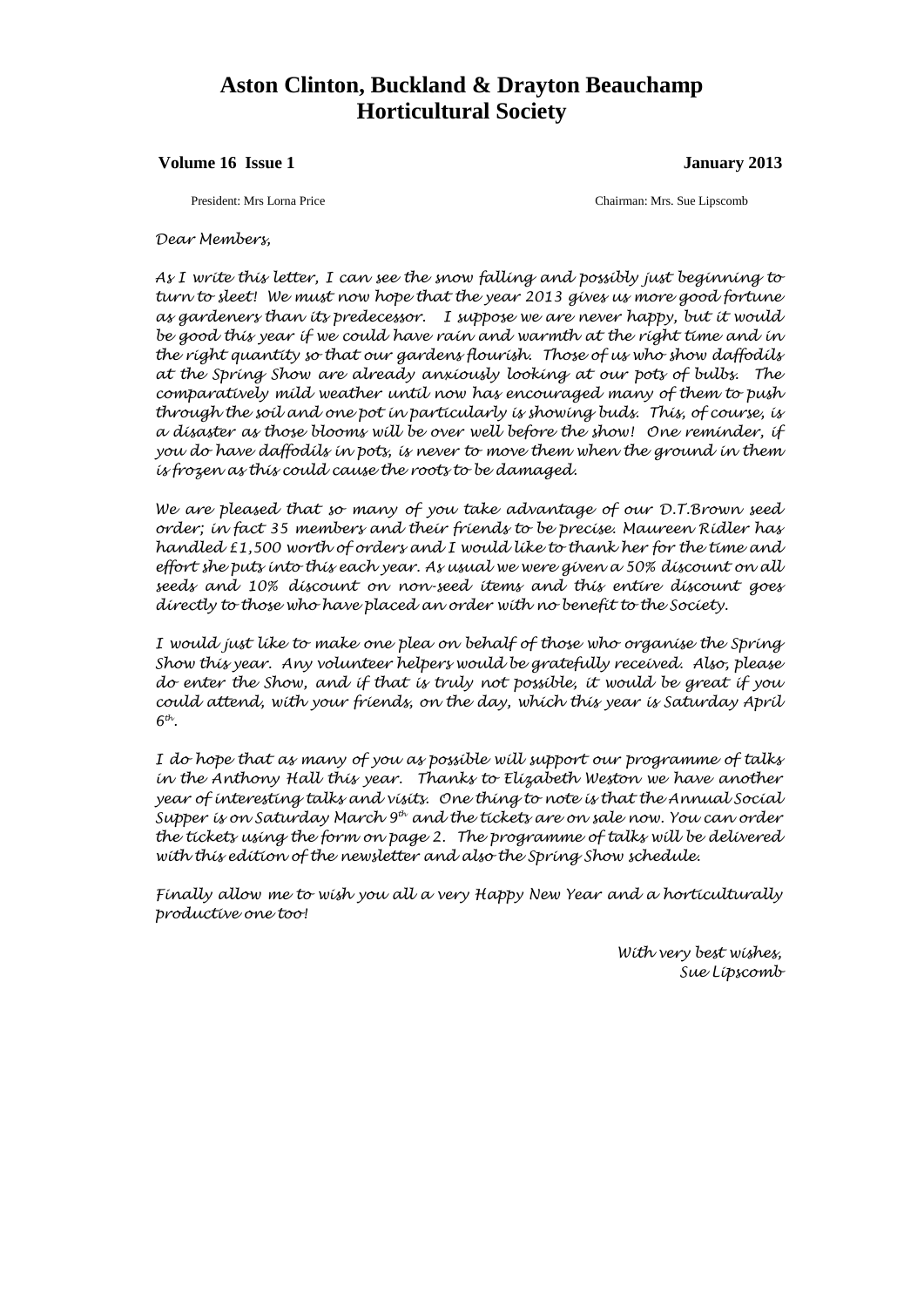# **The Annual Social Supper Saturday 9th March**

The Annual Social Supper will be at the Anthony Hall on Saturday 9<sup>th</sup> March. We meet at 7 for 7.30 pm: The supper will be followed by 'Guider Adventures in Mexico', a talk with slides by Hilary Weston. We look forward to having as many of our members coming for this most enjoyable of evenings. John Seaton is providing a selection of hot and cold food. Tickets are £11 each. Please let us know if you require vegetarian selection.

**Elizabeth Weston**

## **Society Diary**

All talks are held in the Anthony Hall, Aston Clinton and start at 8 pm. They are all free to members, but there will be a raffle and produce & plant stall to defray costs. Non-members are charged at £2. Coffee and tea are served in the interval.

Wednesday 13<sup>th</sup> February Talk with slides: **'Butterflies in Bucks'** by Roger Kemp

Saturday 9<sup>th</sup> March

**Annual Social Supper 7 for 7.30 pm:**  Followed by '**Guider Adventures in Mexico' by Hilary Weston**

Thursday 4<sup>th</sup> April **Entry night for the Spring Show** Anthony Hall time 6.00 –7.45 pm

Saturday 6<sup>th</sup> April **17th Annual Spring Show and Plant sale** 2 pm in the Aston Clinton School Hall. Entry £1

Wednesday 10<sup>th</sup> April

Talk about growing and showing vegetables by John Branham, Chairman of the local Branch of the National Vegetable Society.

**The Society Website is now operating.** 

**To access it go to: [www.astonclintonhorticulturalsociety.co.uk](http://www.astonclintonhorticulturalsociety.co.uk/)**

**Or just type into your search engine**

| ASTON CLINTON, BUCKLAND & DRAYTON BEAUCHAMP HORTICULURAL SOCIETY |                                                                                                                               |
|------------------------------------------------------------------|-------------------------------------------------------------------------------------------------------------------------------|
|                                                                  | Booking Form for Social Supper on Saturday 9th March 2013.                                                                    |
|                                                                  | Please send me tickets at £11 each (Includes one complimentary glass of wine)                                                 |
|                                                                  | PLEASE MAKE CHEQUES PAYABLE TO:- AC, B & DB Horticultural Society<br>I enclose a total of £ to cover the cost of the tickets. |
|                                                                  | Please return the booking form and money to Elizabeth Weston, Social Secretary, ASAP.                                         |
|                                                                  |                                                                                                                               |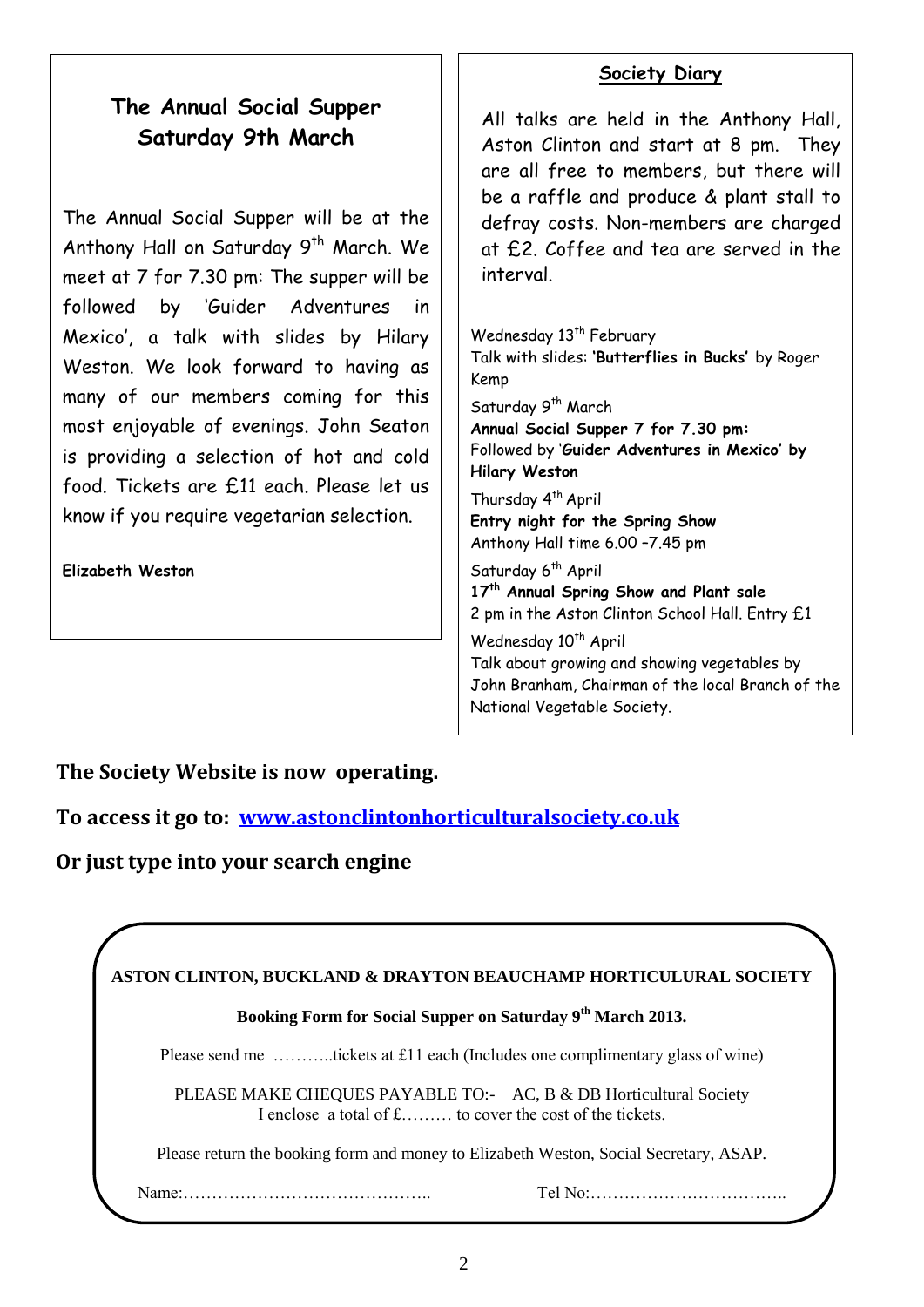#### **Spring Show 2013**

Our Spring Show this year will be on **Saturday 6<sup>th</sup> April**. Those of you who attended the AGM will recall that I announced that I will not be around for the Show and that Graham Thirkettle had kindly agreed to be Show Secretary.

Although the schedule is enclosed with this newsletter, here for your convenience, is a summary of the changes to the schedule – **Section 1 (daffodils)** –

**Class 1** Grow for Show is **Flower Record**.

**Class 34 (The Society's Bloom)** is **High Society**

#### **Class 38 (Penrice Cup)** is one bloom of **Barrett Browning**.

**Class 39 (Master class)** has been revised to read six (instead of 12) distinct cultivars, one bloom of each selected from Divisions 1 to 4, to be staged one bloom per vase. For this year, we will also remove the stipulation that the entry must include at least one cultivar from each division, to try and encourage more people to enter.

**Class 39B –** Miniatures grown and shown in a pot has been amended to read "in a pot no larger than **8** inches in diameter".

#### **Section 2 (Spring Flowers)** –

**Class 43** the Hyacinths class now reads "3 in a vase, *mixed colours allowed*"

#### **Section 3 (Floral Art)** –

**Class 52** the NOVICE class this year will read as follows – ""**Spring in Blossom"**. Maximum size 12" x 12" x 24" high. Any natural flowers and plant material may be used with suitable accessories. Not open to anyone who has previously gained a first prize in any floral art class at this show.

**Class 55** Floral Art - the theme is "All Things Bright and Beautiful"

#### **Section 4 (Domestic)** –

**Class 60** the jar of three fruits marmalade is **replaced** with a jar of soft fruit jam.

#### **Section 5 (Children) –**

**Class 69** Children 6 to 8 years, reads "Collage picture of spring flowers no larger than A4"

**Class 73** Children 9 to 14 years photo class entitled "**Our Feathered Friends"**. Photo 6'' x 4'' (digital or non-digital).

**Class 75** Children 9 to 14 years**,** reads Spring flower arrangement in a vase not exceeding 18" (46cm)

#### **Section 6 (Handicraft) –**

**Class 81 and 82** - same theme for both photo classes entitled "**Winter Scene**". Photo size - 6'' x 4'' mounted not framed for class 81 (non-digital), and not to exceed 8'' x 6'' mounted not framed for class 82 (digital).

Please try to enter the show as a competitor, and encourage your children, grandchildren, and friends and neighbours also. **Entry night is on Thursday 4th April 6.00 – 7.45pm at the Anthony Hall.** Those of you who have trophies, please return them to Graham by entry night at the latest.

If you have not entered before, there are a number of novice classes. If you need help to know what to enter and how to stage, please ask Ken Halls, Graham Thirkettle or one of the committee.

We are always grateful for gifts for the raffle and any spare plants you might have for our very popular plant stall. We also hope to have the usual commercial stalls.

We will need volunteers as always, to help put up show benches on the Friday afternoon (from 4pm), to help on the day as stewards etc. and to help dismantle everything at the end of the show. If you would like to learn to be a steward on the Saturday morning of the show, the committee would be delighted and you will get one of John and Evelyn's superb lunches, but please let a member of the committee know before the show date.

If you have any queries, please contact Graham Thirkettle.

Ralph is looking for volunteers to help sell plants at the show. You do not have to volunteer for the whole afternoon, just for the first half-hour, when all our customers are crowding round and it gets very hectic. If any of our members want us to look for specific plants, please contact Ralph Weston.

#### Ken Halls

### **Miniature Daffodils for the Spring Show**

Last year we included in the Spring Show some miniature daffodil classes. An article by Sue Lipscomb, our chairman appeared in our newsletter last year. The term miniature daffodil usually refers to those that are less than 10" high and have a flower which measures less than 2" across. We shall be repeating these classes again. If you have grown and intend to stage them, they can be rather fiddly but very rewarding. They look best with stems cut rather short and in proportion to the flower size and the leaf size should be appropriate as well. Our Society will provide special container vases to display them on the showbench. One class requires a pot of miniatures to be entered. Fellow members will always help and guide you on growing and staging, however if you want further details or have queries please contact Graham Thirkettle.